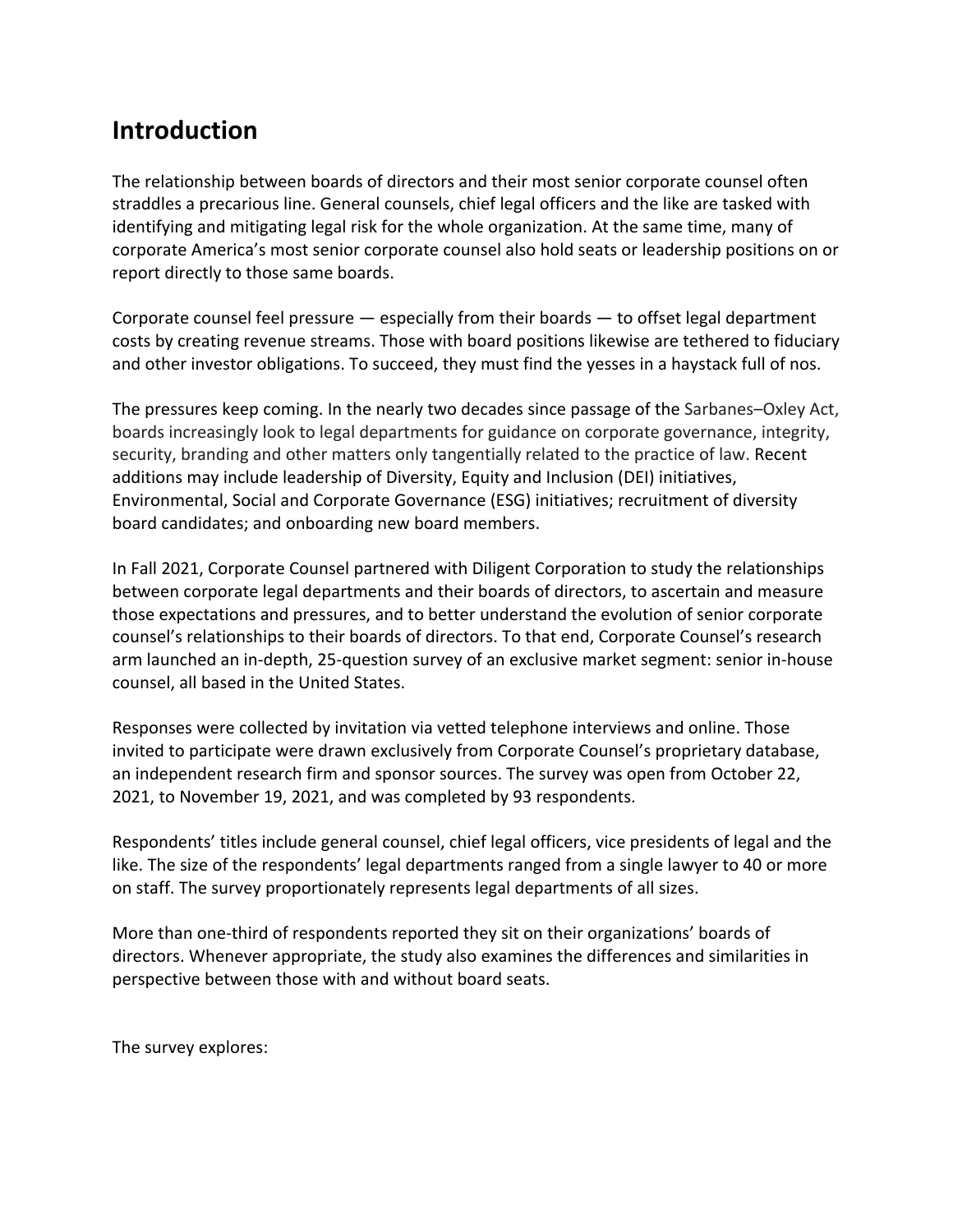- An overview of the survey respondents, including: title(s) and number of lawyers in their legal departments.
- Respondents' interface with their boards, including: reporting and supervisory lines; frequency and time allotment for presentation/reporting; meetings with executive committee; and member collaboration.
- Individual/departmental responsibilities including: top three areas of oversight; revenue generation expectations; early business strategy involvement; legal issues dealt with in past two years; and involvement/examples of strategic initiatives.
- Social/cultural responsibilities and pressures including: DEI pressure; diversity recruitment to board; ESG leadership; board and personal views of the legal department as the organization's moral compass; and responsibilities to onboard new board members.
- Board priorities including: its desire to lead and develop purposefulness; single most important risk; and ranking its priorities, preparedness, legal team preparedness and global challenges.

Perhaps the level and number of responsibilities senior corporate counsel share will come as little surprise to those in the know. Irrespective of board position or reporting line, 98 percent of respondents reported responsibilities to their boards. This study, however, finds those responsibilities do not necessarily equal time or access to key decisionmakers. Still, legal leaders with board seats seem to enjoy a bit more sway than those without. The currency for influence and value is taking a literal seat at the table and assuming leadership of peripheral, non-legal issues.

## **Other key findings**

- Senior counsel frequently address their boards of directors, with nearly four in five frequently attending and/or reporting to their boards during regular meetings.
- Despite their frequent presentation responsibilities, just 37% hold actual board seats or positions.
- § Only two in five have a reporting line to their boards of directors, yet the aforementioned 98% have responsibilities to their boards.
- Despite this, one-fourth of the GCs surveyed meet infrequently (answering seldom or never) with their board or its committees. Fewer than half collaborate externally with board and committee members on a regular basis (answering never, seldom or sometimes).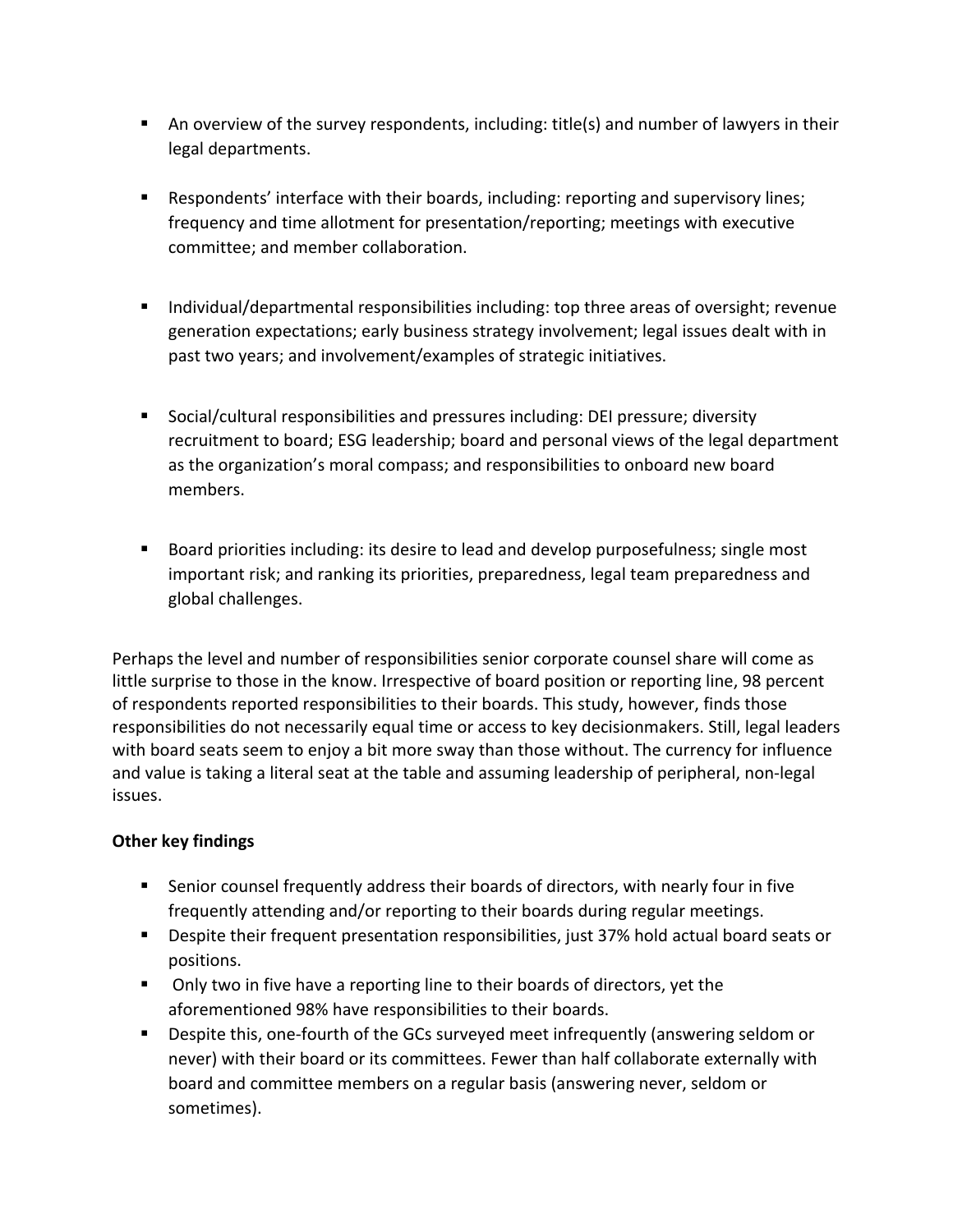- During board meetings, few are given adequate time to thoroughly address legal or other matters, with 96 percent given less than 20 minutes of agenda time to present to their boards. Another 9 percent are given less than 5 minutes.
- More than four in five (82%) are involved in the revenue-generating idea process. Almost all (97%) of those have seats on the board are involved; 73 percent of those without board seats also are involved.
- Eighty percent report their boards are committed to leading and developing purposefulness, defined as "an aspirational reason for being that is grounded in humanity and inspires a call to action, i.e., ESG both externally and internally," into their companies' corporate cultures. Among them, 43 percent rated their board's commitment to corporate purposefulness as very high.;
- Most (88%) have obligations related to onboarding new board members.

Finally, the survey canvassed types of strategic initiatives in which legal departments are involved and ways respondents bring value to their boards, garnering myriad perspectives.

# **Overview of respondents**

The in-house legal leaders surveyed for this study were asked to provide their titles. Several selected more than one. The results illustrate the exclusivity of the study group with 83 percent reporting the typically senior-most titles such as global/organizational general counsel (40%); division general counsel (12%) or chief legal officer (31%).

More than one in four likewise serves the board as corporate secretary (28%). Sometimes overlapping those roles, another one-fourth serve as vice president, executive vice president or senior vice president of legal (25%). Four percent are associate or deputy GCs for their organizations, and 6 percent provided "other" titles, such as global privacy counsel, director, corporate counsel, chief of staff, managing director or chief compliance officer.

The number of lawyers employed by the legal departments represented in the study spanned a consistent and broad range of sizes:

| Number of lawyers   | Percentage of total |
|---------------------|---------------------|
| in legal department | respondents         |
| Just me             | 8%                  |
| $2$ to 5            | 25%                 |
| 6 to 10             | 12%                 |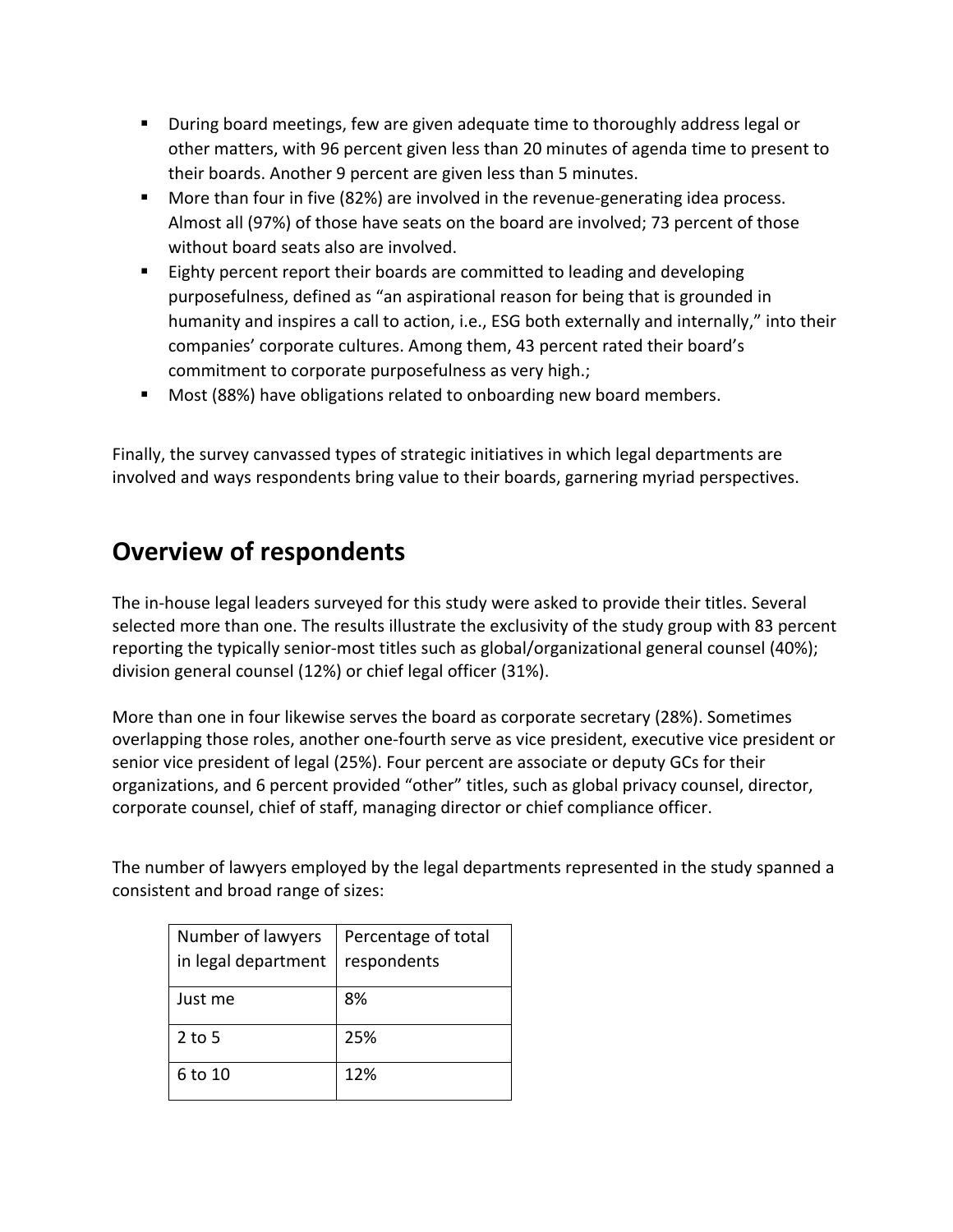| 11 to 15     | 19% |
|--------------|-----|
| $16 - 20$    | 15% |
| $21 - 40$    | 9%  |
| More than 40 | 13% |

# **Individual/departmental responsibilities**



Not surprisingly, corporate governance remains the foremost up-at-night matter that corporate counsel face. When asked the legal matters their legal departments have encountered or addressed in the past two years, 73 percent named corporate governance. Perhaps more surprising was the abundance of respondents who, since 2019, likewise have encountered matters involving data privacy (72%), regulatory/compliance (72%), cybersecurity (60%) and enforcement/investigations (58%). Almost half (47%) said they have dealt with corporate social responsibility matters.

Still another third of the legal leaders surveyed said they had encountered supply-chain management issues (37%) and competition/antitrust matters (37%). Nearly one-third (29%) faced shareholder activism matters. One-fifth (20%) confronted whistleblower issues and 13 percent took on cross-border disputes. Other legal matters reported include intellectual property/licensing; Environmental, Social, and Governance (ESG), government affairs; health and safety; mergers and acquisitions; labor/employment; and issues related to corporate restructuring.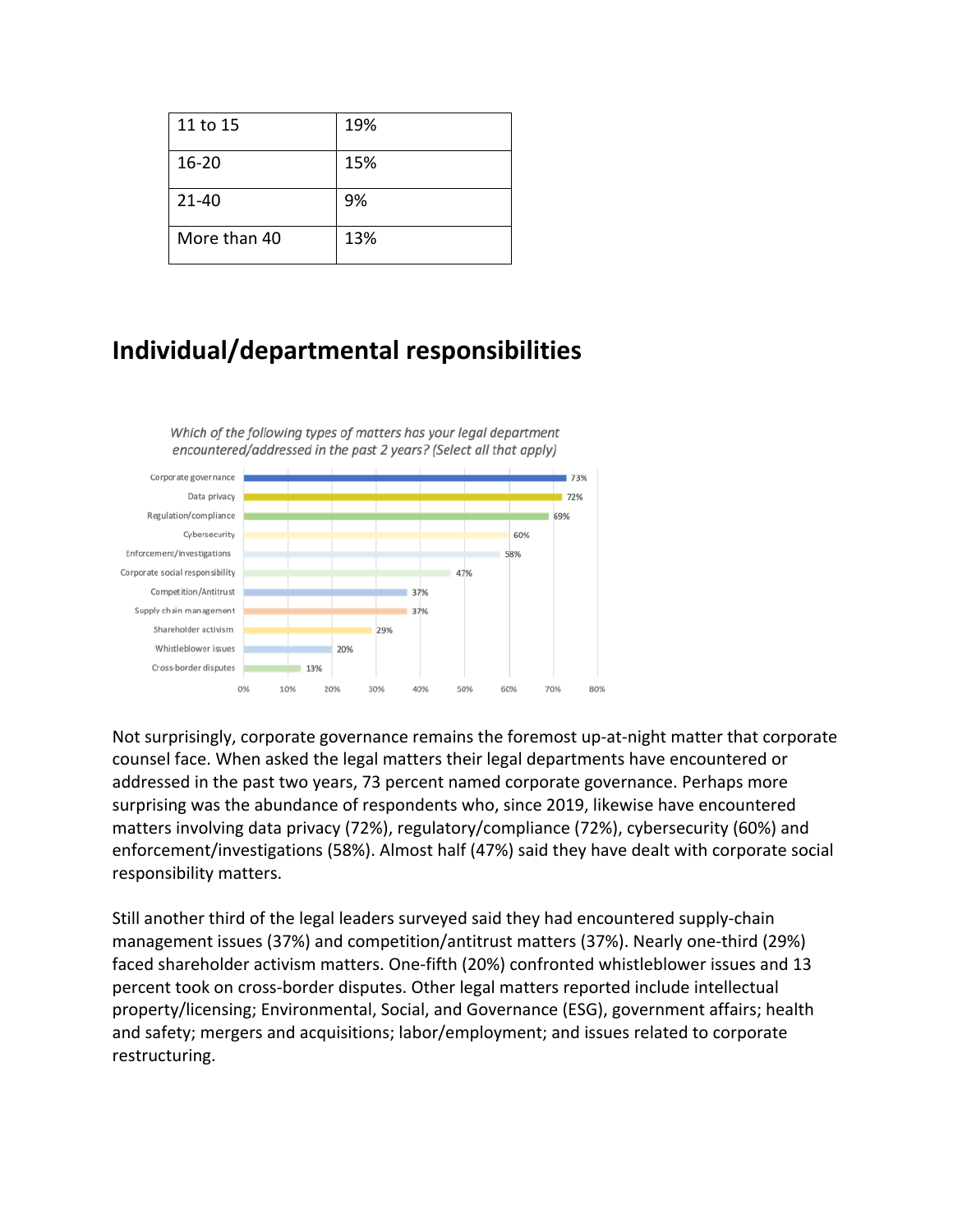Just under half (48%) reported their legal departments are involved in board-directed or boardprioritized strategic initiatives.

# **Top responsibilities**

Respondents were asked their top responsibilities to their boards and permitted to select as many as three from a list of eight options. Only 2% answered "none," indicating that 98% of those surveyed take some level of direction from their boards.

Two-thirds (67%) of the survey-takers cited "risk identification and assessment." More than half selected corporate compliance and security. Below are the results.

| Risk identification and assessment | 67% |
|------------------------------------|-----|
| Corporate compliance and security  | 53% |
| Record retention and management    | 44% |
| Crisis management                  | 42% |
| Outside counsel management         | 33% |
| Costs/controlling legal spending   | 32% |
| Other                              | 23% |
| None                               | 2%  |

Governance was not among the selections, although respondents could  $-$  and many did  $-$  add it among their three under "other." Additional write-ins include: contracts and negotiations, strategic goals/direction, M&A and commercial deals, day-to-day legal matters, general/task management, independent advice, litigation/crisis management, performance assessment, product development, board recruitment, and training.

### **Revenue generators/business strategists**

The novelty of legal departments seeking to add value to their boards by creating new revenue streams is gone; in 2021 that function is part of the job description. As mentioned earlier in the key findings section of this report, more than four in five (82%) of the senior legal counsel surveyed are involved in the revenue-generating idea process. Among them, a whopping 97% of those with board seats and 73% of those without are involved.

It likewise appears the days when senior counsel are brought in too late to help shape strategy decisions are waning. Most (61%) reported they are almost always or often brought in early to make business strategy decisions. Another third (32%) are sometimes brought in early. Only 7 percent reported they are seldom or never asked to weigh in early in the process.

All respondents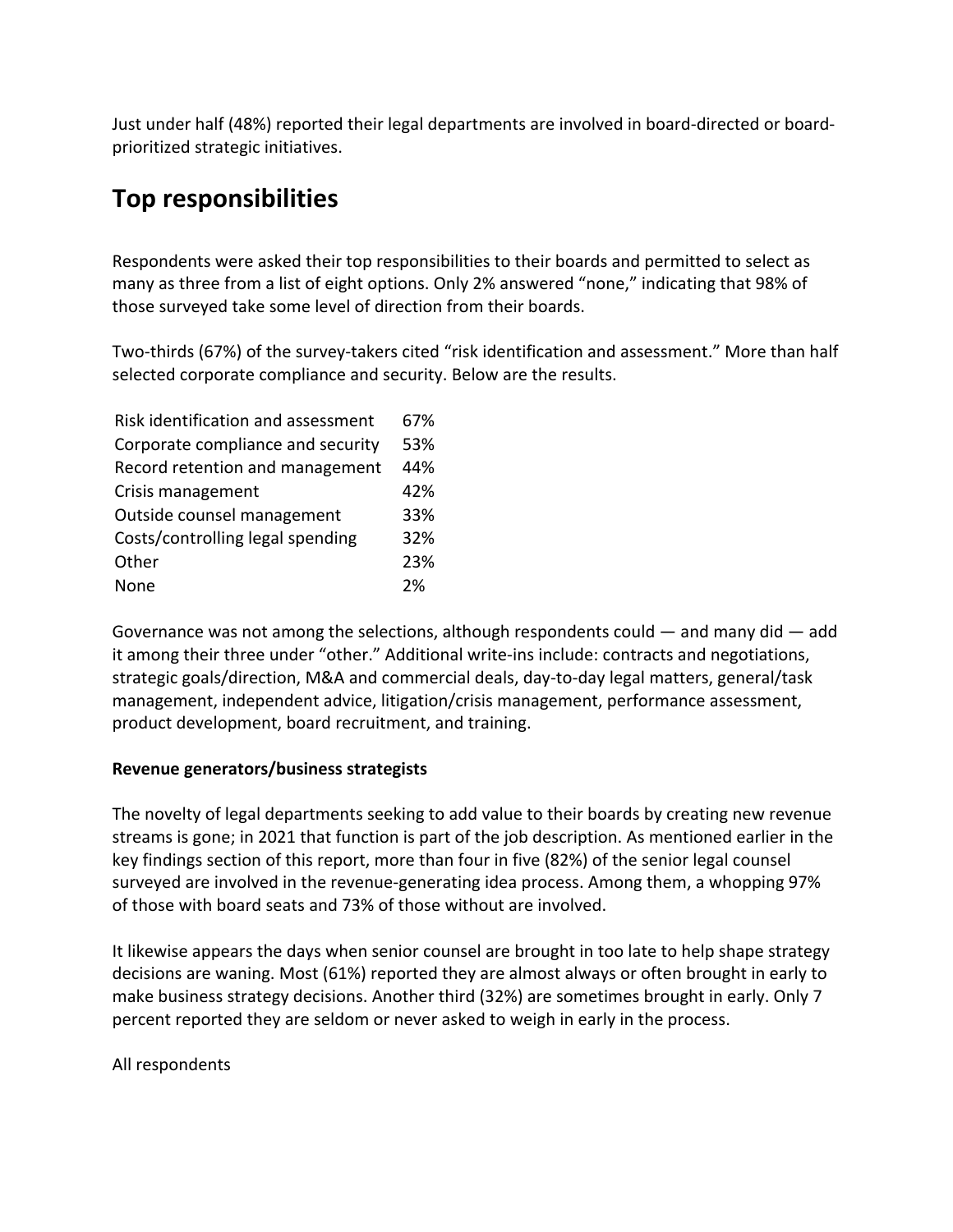| 24% | Almost always |
|-----|---------------|
| 37% | Often         |
| 32% | Sometimes     |
| .5% | Seldom        |
| 2%  | Never         |

The numbers jump among those WITH a seat on the board, with only 3 percent reporting "seldom" and no "never" responses.

| 35% | Almost always |
|-----|---------------|
| 29% | Often         |
| 32% | Sometimes     |
| 3%  | Seldom        |
| 0%  | Never         |

Among those WITHOUT a seat on the board, those brought in "almost always" drops significantly.

|     | Almost    |
|-----|-----------|
| 17% | always    |
| 41% | Often     |
| 32% | Sometimes |
| 7%  | Seldom    |
| 3%  | Never     |

# **Interface with board**

Three-fifths (59%) of all respondents do not have a reporting line to their boards. Allowing for multiple lines, two-thirds (66%) of those who do have such lines report directly to their organizations' chief executive officers.

| I report directly to the Chief Executive Officer | 66% |
|--------------------------------------------------|-----|
| I report directly to the Chief Financial Officer | 26% |
| I report to the General Counsel                  | 18% |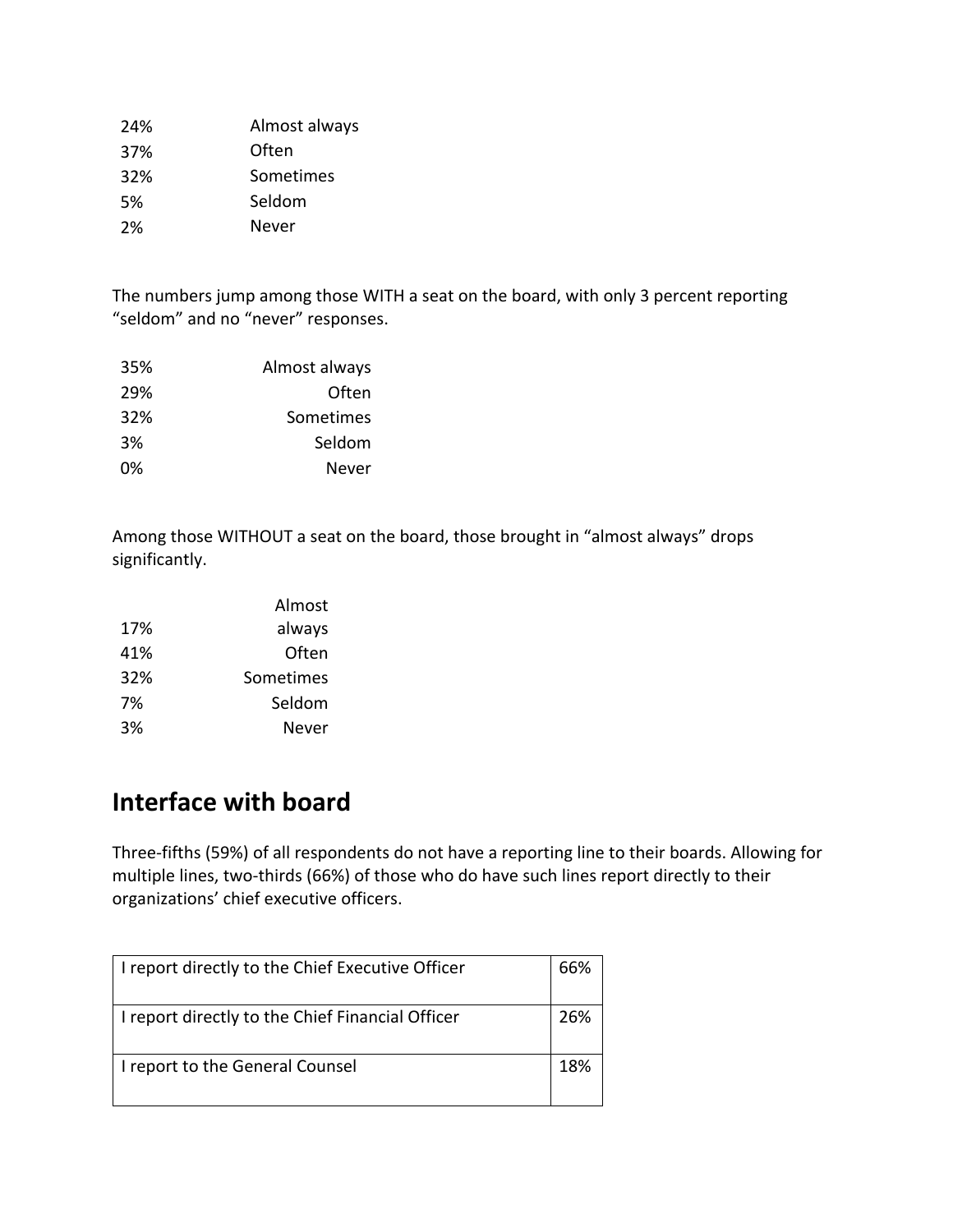| I report to the Global General Counsel               | 18% |
|------------------------------------------------------|-----|
| Other (Chair of the Board; Chief Compliance Officer) | -5% |

### **Board presentations**

Senior counsel frequently address their boards of directors, with nearly 4 in 5 (79%) frequently attending and/or reporting to their boards during regular meetings. As mentioned earlier, 41% of the senior counsel surveyed have seats on their boards. Among them, nearly all said they address their boards "almost always" or "often." Only 3 percent "sometimes" present or report to their boards.

| Frequency of board presentation: Respondents WITH a seat on<br>the board    |     |
|-----------------------------------------------------------------------------|-----|
| Almost always                                                               | 62% |
| Often                                                                       | 35% |
| Sometimes                                                                   | 3%  |
|                                                                             |     |
| Frequency of board presentation: Respondents WITHOUT a seat<br>on the board |     |
| Almost always                                                               | 47% |
| Often                                                                       | 20% |
| Sometimes                                                                   | 15% |
| Never                                                                       | 10% |
| Seldom                                                                      | 7%  |
|                                                                             |     |

## **Time/Access**

Regardless of board status, time remains a premium. Excluding the 6% of respondents who said they never present during board of director meetings, only a handful are given at least 20 minutes to report. One in 10 is typically given less than 5 minutes to convey a tremendous amount of information.

|--|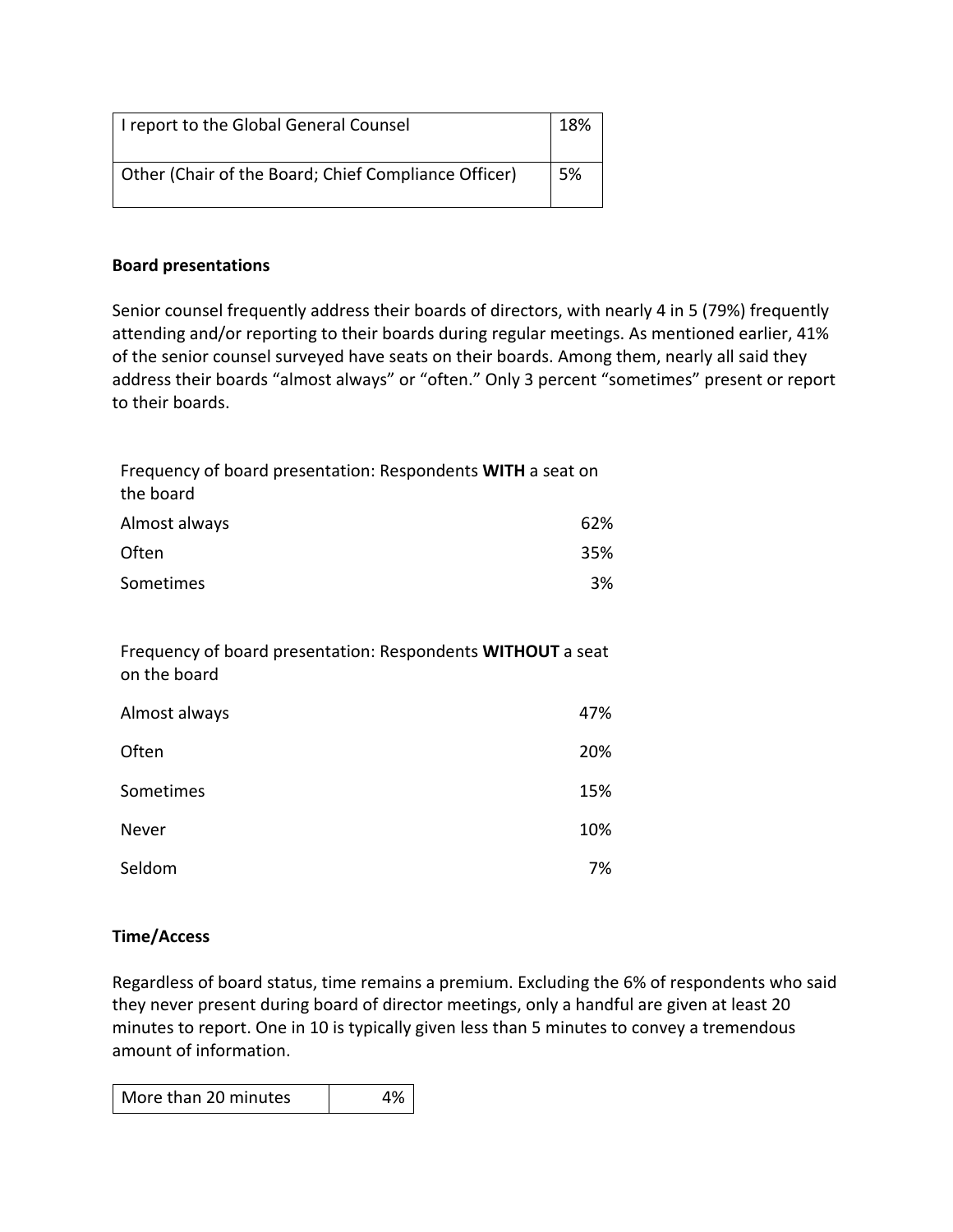| 15 to 20 minutes   | 22% |
|--------------------|-----|
| 10 to 15 minutes   | 36% |
| 5 to 10 minutes    | 23% |
| 5 minutes or less* | 9%  |
| Never              |     |

\*Among those given 5 or fewer minutes, half report to their boards almost "always" and nearly half report "often."

### **Access**

Access likewise remains a precious commodity. Asked "How frequently do you meet in executive sessions with the board or any of its committees?", half answered "often or almost always," while one in four answered "seldom" or "never."

| Almost always | 13% |
|---------------|-----|
| Often         | 41% |
| Sometimes     | 21% |
| Seldom        | 8%  |
| Never         | 17% |

And when asked "Outside of executive sessions with the Board or Board committees, how frequently do you collaborate externally with Board members*?*" fewer than half reported such collaborations on a regular basis.

| Almost always | 10% |
|---------------|-----|
| Often         | 39% |
| Sometimes     | 35% |
| Seldom        | 10% |
| Never         | 6%  |

# **Social/cultural responsibilities versus pressures**

How much of a GCs' redefined roles comes from actual board pressure and how much comes from their inherent desire to demonstrate value is the key question for the social and cultural snapshot.

When asked rate on a 5-point scale (5 being very pressured and 1 being not pressured at all/not discussed) "how much pressure do you feel from your board to lead the organization's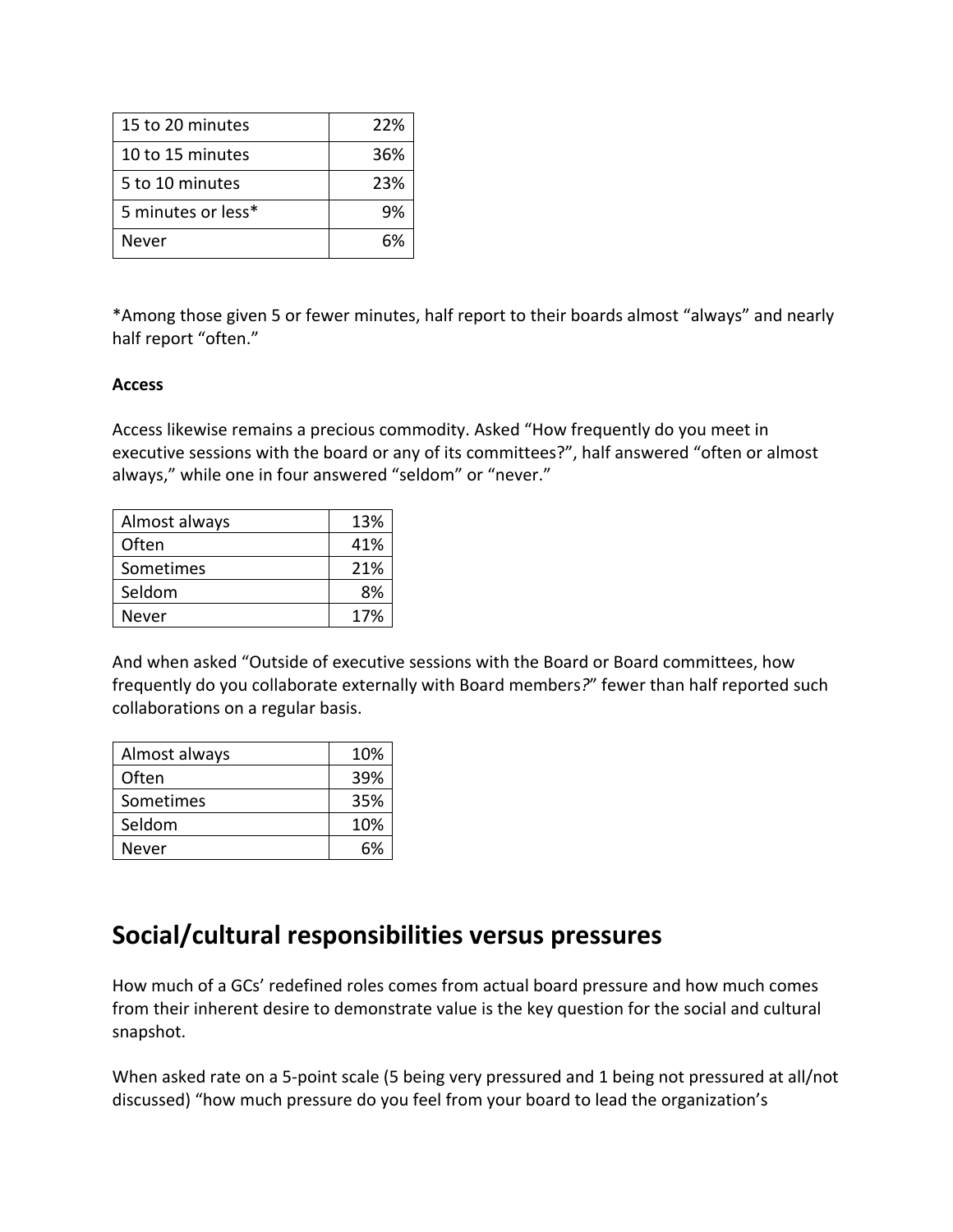Diversity, Equity and Inclusion (DEI) initiatives?", more than three-fourths indicated moderate to low pressure. Respondents' answers averaged only 2.6. That said, this question differed from subsequent rankings because it focused on pressure the boards put upon senior counsel as opposed to questions that measured leaders' internal stressors.

| Rating                             | Responses |
|------------------------------------|-----------|
| 5 (very pressured)                 | 6         |
|                                    | 13        |
| 3                                  | 33        |
|                                    | 17        |
| 1 (not pressured/discussed at all) | 21        |

Illustrating the above point, almost three-fourths (72%) reported they or their legal departments are active in recruiting diverse board candidates.

Once diverse and other candidates are sworn in, corporate counsel also carry heavy responsibilities to help onboard them. Eighty-eight percent of corporate counsel report their departments are tasked with imparting or communicating at least some of the following board responsibilities to incoming directors:

| Companywide initiatives led by the legal department | 67%  |
|-----------------------------------------------------|------|
| <b>Fiduciary obligations</b>                        | 60%  |
| Company history, culture, etc.                      | .55% |
| Company strategy and risk                           | 39%  |
| Other(s) $*$                                        | 9%   |

\*Other answers include: Cyber, enterprise risk, role clarification, site visits and policies surrounding technology use

### **The moral compass question**

Two in three (67%) said their boards look to Legal as the company's moral compass. Among those with board seats, 74% indicated that was their board's view, compared to 61% of those without a board seat. But when asked whether they personally believed that was a role for the legal department, 59% said "yes" and 41% said "no." The exact same results were recorded among those with and those without board seats. The consistency in responses may indicate that individual beliefs surrounding morality and responsibility are deeply hardwired.

## **Board priorities**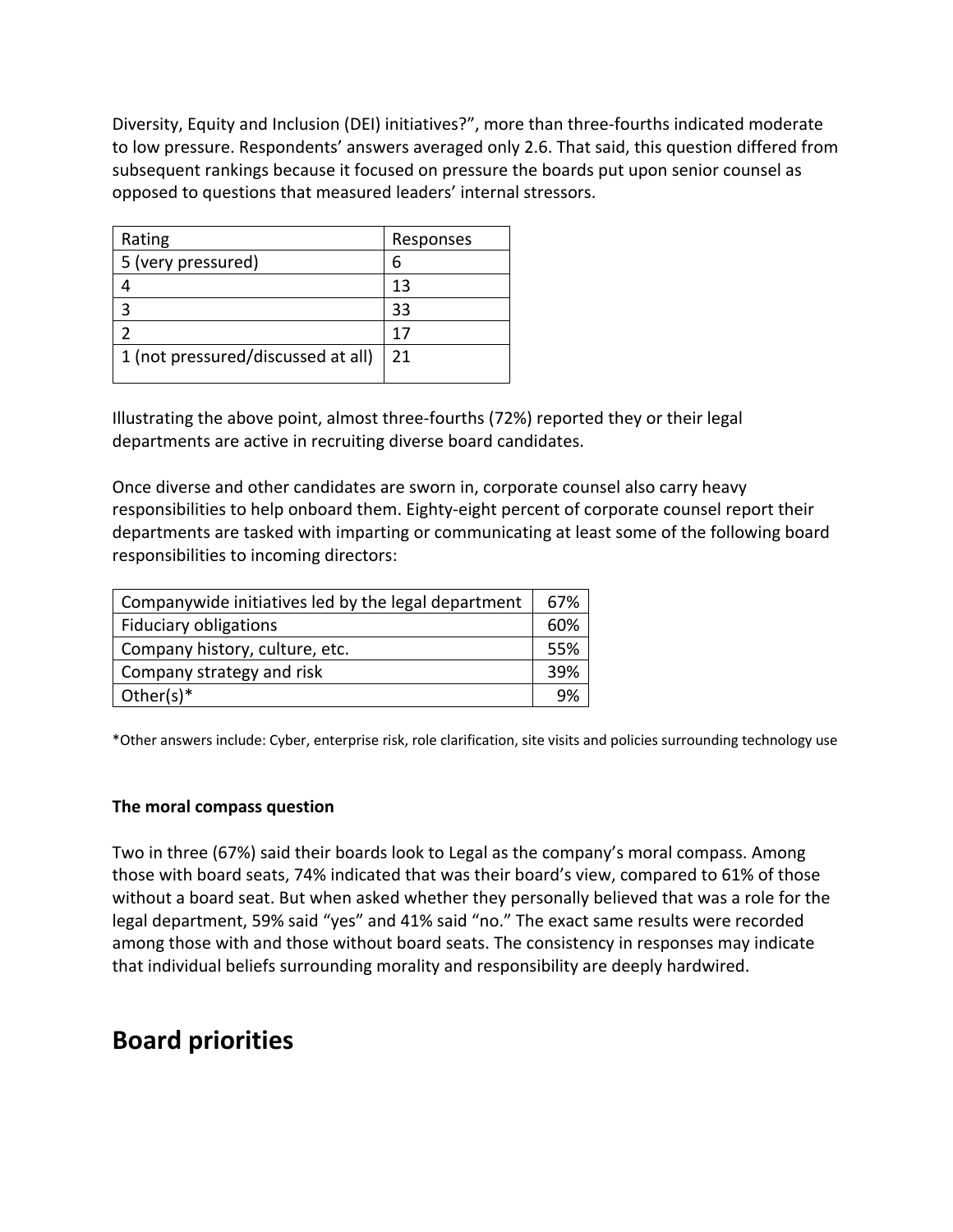Senior counsel understand that proactively tackling matters before they become legal risks is almost impossible to quantify; it is an invisible value they bring that directors may not always recognize. Therefore, one way GCs demonstrate value is by providing leadership in areas that are important to their boards.

As an example, 79% report their boards are committed or highly committed to leading and developing purposefulness -- defined as "an aspirational reason for being that is grounded in humanity and inspires a call to action, i.e., ESG both externally and internally" -- into their companies' corporate cultures. On a 5-point scale where 5 signifies "highly committed" and 1 indicates "not committed or discussed," responses averaged 3.24.

Seemingly in answer to the overarching goal of purposefulness, three in five (59%) reported they **lead** their board in Environmental, Social and Corporate Governance (ESG) initiatives. Given the senior perspectives represented, one might reasonably infer that asserting leadership stems from their deep understanding of their boards' priorities.

### **Risk**

Senior counsel also understand their boards' conception of risk. Asked to select between four risks which was most important to their boards, half (51%) chose corporate risk affecting operations and company finances above all else.

| Corporate Risk: effect on operations and financial performance     | 51% |
|--------------------------------------------------------------------|-----|
| Reputational Risk: effect on the company's branding and reputation | 30% |
| Informational Risk: protecting sensitive and personal data         | 12% |
| Behavioral Risk: effect on the corporation of employee behavior    | 8%  |

## **Ranking board priorities**

Asked to rate seven board priorities on a rating scale, where 5 indicates "top priority" and 1 "not a priority," governance/risk/compliance not surprisingly topped the list with an average of 3.9. Meeting investor expectations and executive compensation also rated highly, with 27% and 24% respectively rating it 5, or "top priority."

| <b>Topic</b>           |            | Average $\mid$ % who answered<br>5=Top Priority | $\%$ who answered 1=<br>not prepared at all |
|------------------------|------------|-------------------------------------------------|---------------------------------------------|
| Executive compensation | ם כ<br>ວ.ວ | 24%                                             | 3%                                          |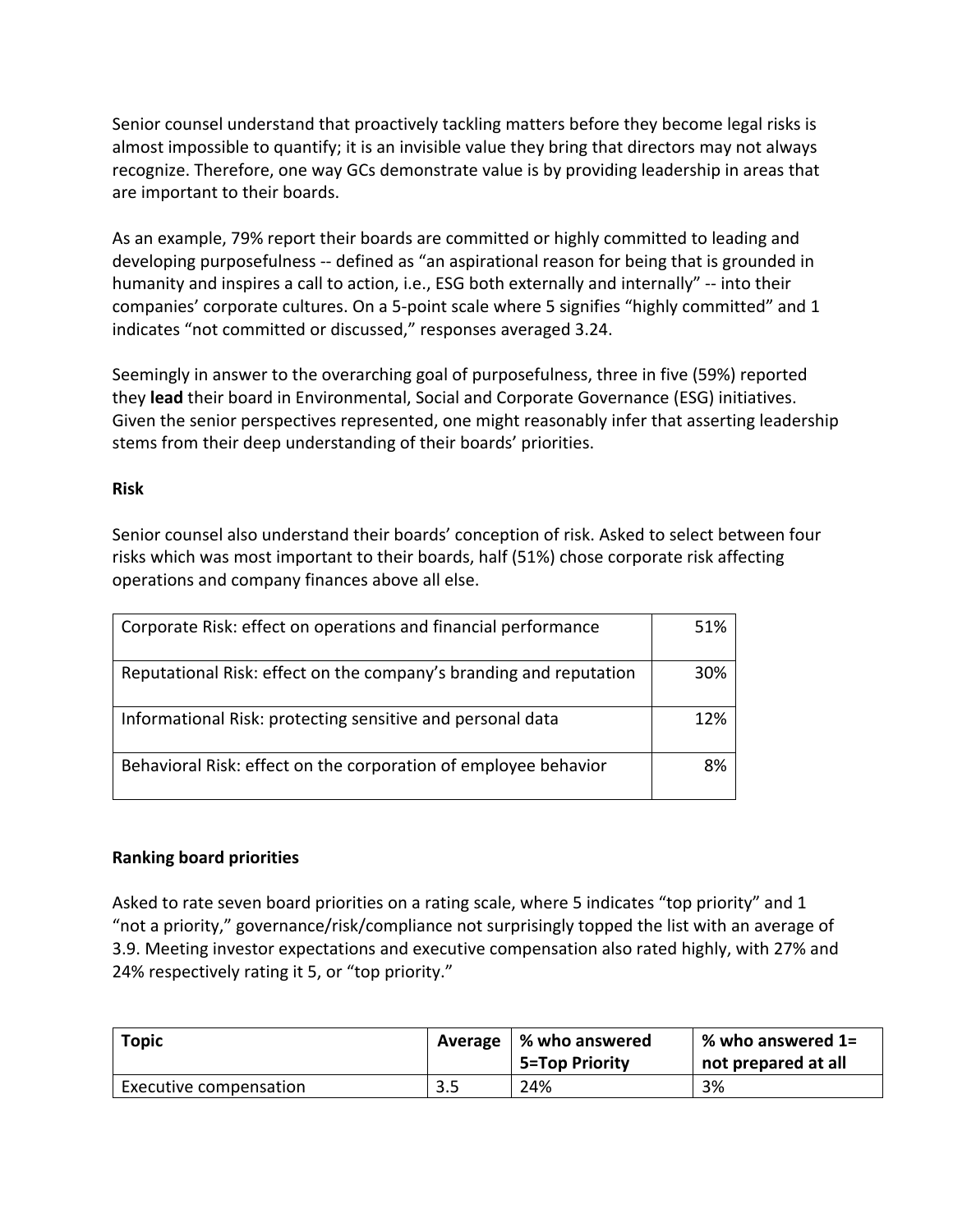| Environmental, Social, Corporate      | 3.5 | 16% | 4%  |
|---------------------------------------|-----|-----|-----|
| Governance (ESG)                      |     |     |     |
| Meeting evolving investor expectation | 3.5 | 27% | 12% |
| <b>Board composition</b>              | 3.5 | 22% | 8%  |
| Board succession planning             | 3.4 | 18% | 1%  |
| Security of board communication       | 3.2 | 14% | 12% |
| Governance, risk and compliance       | 3.9 | 27% | 1%  |

### **Board preparedness ranked**

Asked to rate their boards' preparedness to provide effective oversight all (i.e., information, best processes and reporting protocols) of those same priorities on a scale where 5 refers to "fully prepared" and 1 indicates "not prepared at all," governance/risk/compliance again topped the list, repeating its average 3.9. Board communication security (average 3.4) may be more vulnerable, with only 12% reporting their boards are "fully prepared" and 4% saying the boards are "not prepared at all."

| <b>Topic</b>                                      | Average | % who<br>answered<br>5=fully<br>prepared | % who answered<br>1= not prepared<br>at all |
|---------------------------------------------------|---------|------------------------------------------|---------------------------------------------|
| <b>Executive compensation</b>                     | 3.6     | 22%                                      | 4%                                          |
| Environmental, Social, Corporate Governance (ESG) | 3.4     | 15%                                      | 6%                                          |
| Meeting evolving investor expectation             | 3.4     | 16%                                      | 6%                                          |
| <b>Board composition</b>                          | 3.5     | 18%                                      | 4%                                          |
| Board succession planning                         | 3.5     | 20%                                      | 6%                                          |
| Security of board communication                   | 3.4     | 12%                                      | 4%                                          |
| Governance, risk and compliance                   | 3.9     | 24%                                      | 0%                                          |

## **Ranking legal team priorities**

Asked to rate five legal department goals on a 5-point scale where 5 indicates "top priority," "ensuring proper and thorough coalescence related to critical risks and compliance issues for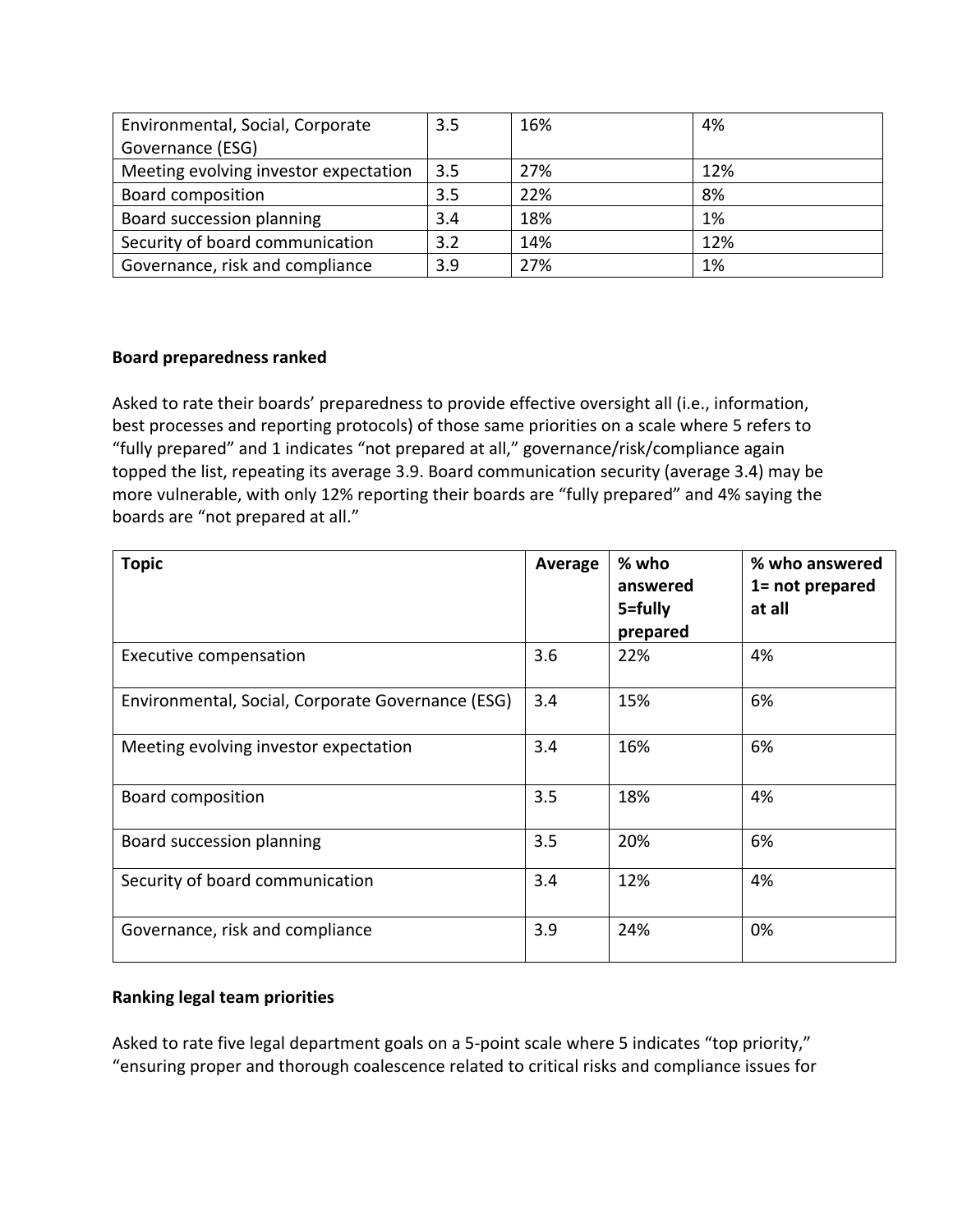internal board visibility" ranked highest with an average 3.8 and 27% identifying it as a top priority.

| <b>Topic</b>                                            | Average | % answered<br>$5 = top$<br>priority | % answered<br>$1 = not a priority$ |
|---------------------------------------------------------|---------|-------------------------------------|------------------------------------|
| Improving efficiency in our Board document              | 3.7     | 23%                                 | 2%                                 |
| management and communications                           |         |                                     |                                    |
| Security of our board communications during online      | 3.4     | 20%                                 | 1%                                 |
| Board collaborations and meetings                       |         |                                     |                                    |
| Preparedness/response for unanticipated activist        | 3.1     | 12%                                 | 12%                                |
| investors                                               |         |                                     |                                    |
| Eliminating inadvertent financial risk related to       | 3.7     | 26%                                 | 3%                                 |
| improper reporting on key disclosures                   |         |                                     |                                    |
| Ensuring proper and thorough coalescence related to     | 3.8     | 27%                                 | 1%                                 |
| critical risks and compliance issues for internal Board |         |                                     |                                    |
| visibility                                              |         |                                     |                                    |

## **Ranking global challenges**

Asked to rate four challenges to global growth – with 5 indicating "top challenge" and 1 "not a challenge" — the most common answer was "evolving risks and changing regulations in the jurisdictions in which my company has legal entities." That response garnered an average ranking of 3.8, with 28% identifying it as the top challenge.

| <b>Topic</b>                                          | Average | % answered<br>$5 = top$<br>challenge | % answered<br>$1 = not a$<br>challenge |
|-------------------------------------------------------|---------|--------------------------------------|----------------------------------------|
| Evolving risks and changing regulations in the        | 3.8     | 28%                                  | <b>O%</b>                              |
| jurisdictions in which my company has legal entities  |         |                                      |                                        |
| International transfer pricing compliance             | 2.8     | 13%                                  | 20%                                    |
| Establishment or maintenance of a single, accessible  | 3.8     | 13%                                  | 9%                                     |
| centralized corporate record for entity governance    |         |                                      |                                        |
| Organizing, managing and updating myriad legal entity | 3.5     | 18%                                  | 4%                                     |
| documents                                             |         |                                      |                                        |

## **Conclusion**

Taken together, the survey responses illustrate the never-ending juggling act required of corporate legal departments and their leadership. Corporate counsel must respond to the